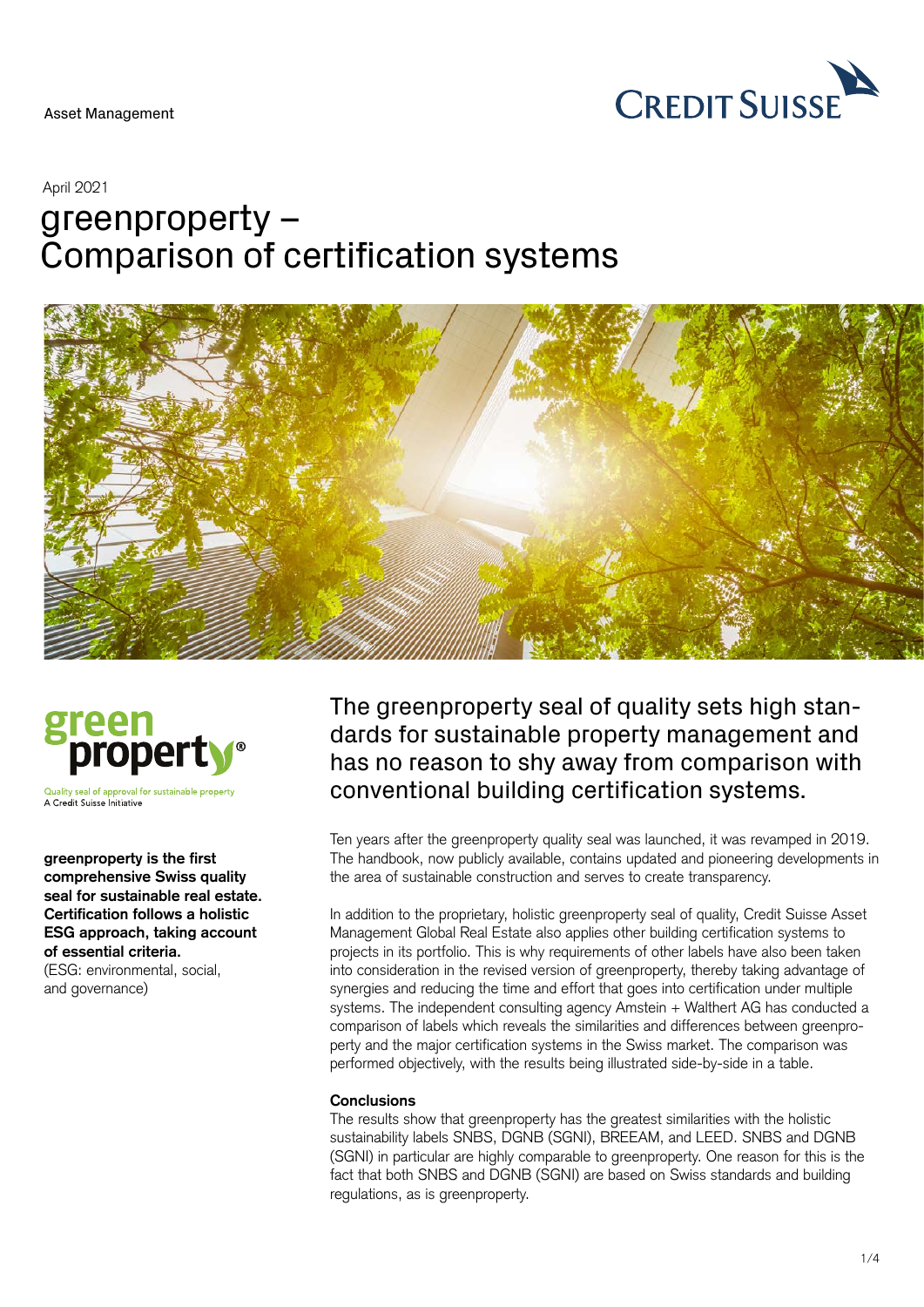The greenproperty seal of quality is characterized by a performance-oriented assessment system which focuses on the implementation of measures. The right decisions for optimal operation and for meeting the needs of every group of stakeholders should be made as early as the initial planning process and during construction. Furthermore, the focus is not only on energy efficiency and low carbon emissions but also on criteria concerning use, infrastructure, materials, and life cycle. Criteria related to innovation also ensure that the system is dynamic.

The greatest differences in regard to structure and process can be found between traditional labels and standards such as SIA 2040 and CECB. With the exceptions of CECB and, in some cases, SIA 2040, every label involves verification by an independent inspection or certification authority.

**Comparison between greenproperty and SNBS, DGNB, BREEAM, LEED, MINERGIE(-P/-A)-ECO, 2000-Watt-Site, SIA 2040, and CECB** 



Figure 1: greenproperty in comparison with SNBS, DGNB, BREEAM, LEED, MINERGIE(-P/-A)-ECO, 2000-Watt-Site, SIA Information Sheet 2040, and CECB at the dimension level (greenproperty as the baseline, excluding the additional requirements of the reference labels). Source: Amstein + Walthert AG, Zurich; for illustration purposes only.

#### **Requirements**

The comparison between the greenproperty seal of quality and the other labels highlights the differences in orientation and depth of evaluation. The greenproperty seal serves as the baseline for comparison. Requirements that are not evaluated under greenproperty have not been taken into account in the label comparison. These include the following requirements, broken down by subject area, which apply for at least two labels: building site (site relatively free of waste, soil protection on the site, etc.); light pollution (exterior lighting); mobility accounting (energy consumption and greenhouse gas emissions during operation); coolants (environmental impact); individual measurements (e.g. sound insulation after completion).

In addition, greenproperty assesses the following requirements which are not evaluated under at least four of the eight other labels. These include: security and safety (e.g. natural hazards, sense of security); target groups (participation, integration, mixing); emissions (radiation, noise); environmental pollution (site contamination, recycled concrete); and operation (comparison of variants based on life cycle costs, data management/documentation).

Credit Suisse Asset Management always evaluates the cost-efficiency of a project in advance, which is why that criterion is not part of the greenproperty seal of quality.

The dynamic criteria related to innovation that are incorporated into greenproperty have not been taken into consideration in the comparison because there are no comparable criteria present in the other building labels.  $2/4$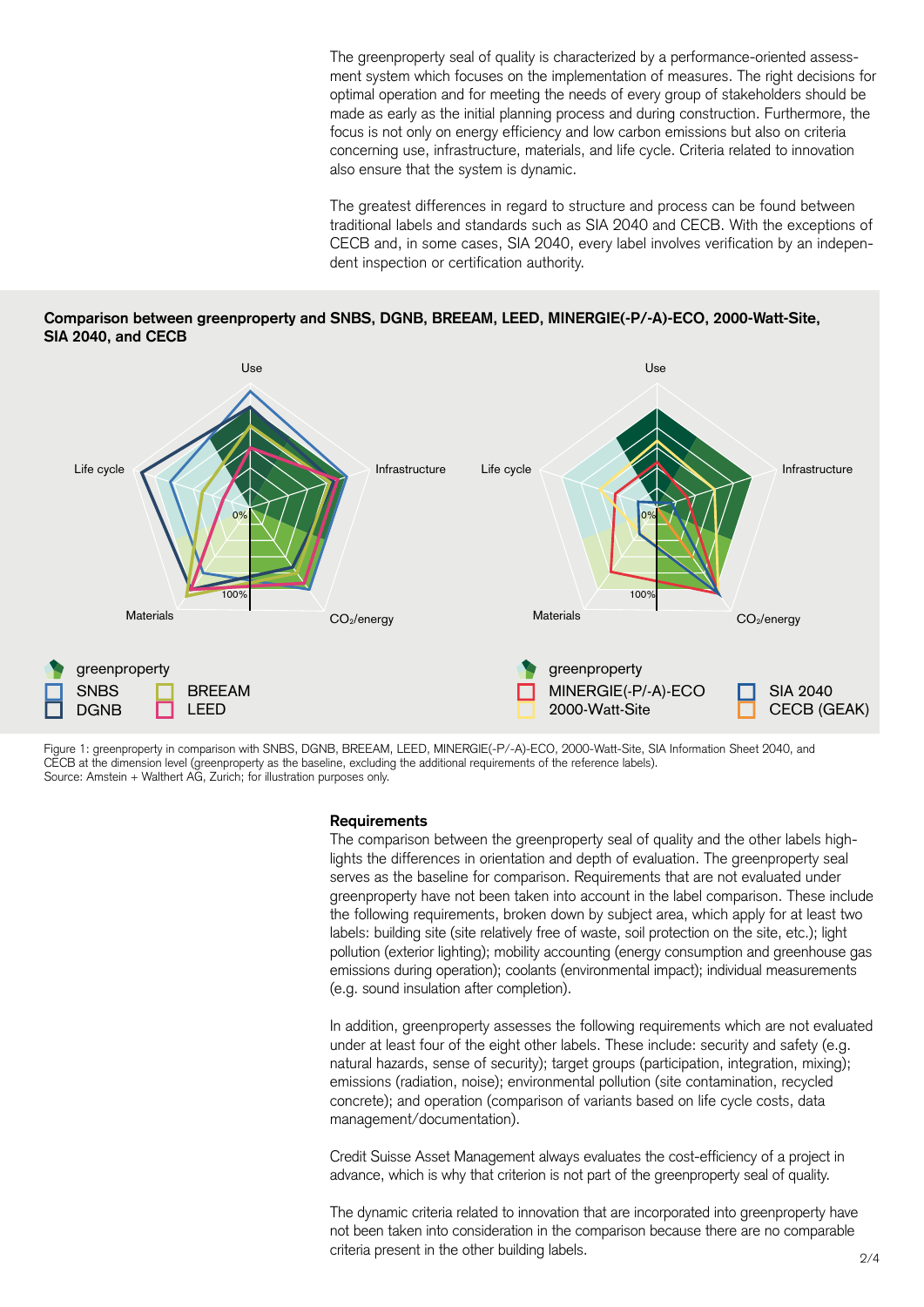#### **Detailed comparison of requirements**

- requirements than greenproperty
	- **equal** = **gray**: The label has requirements **none** = **red:** The label has no requirements equivalent to those of greenproperty

**higher = green**: The label has higher **lower = yellow**: The label has lower requirements than requirements than greenproperty

| Dimen-<br>sion                                              |                                | green<br>У<br>Indicator                             | <b>SNBS</b>     | <b>DGNB</b>     | <b>BREEAM</b>   | LEED           | <b>MINERGIE</b><br>$(-P/-A)-ECO$ | 2000-Watt-Site | <b>SIA 2040</b> | <b>CECB (GEAK)</b> |
|-------------------------------------------------------------|--------------------------------|-----------------------------------------------------|-----------------|-----------------|-----------------|----------------|----------------------------------|----------------|-----------------|--------------------|
|                                                             | Criterion<br>Planning          | Participation                                       | equal           | equal           | equal           | none           | none                             | equal          | none            | none               |
| 9ع<br>ا                                                     | Planning                       | Structural density                                  | lower           | equal           | none            | none           | none                             | equal          | lower           | none               |
|                                                             | Planning                       | Procedure                                           | equal           | lower           | equal           | equal          | none                             | equal          | none            | none               |
|                                                             | Target groups                  | Barrier-free construction                           | higher          | equal           | equal           | none           | none                             | equal          | none            | none               |
|                                                             | Target groups                  | Integration and mixing                              | equal           | equal           | none            | none           | none                             | lower          | none            | none               |
|                                                             | Space design                   | Social contact                                      | equal           | higher          | equal           | equal          | none                             | higher         | none            | none               |
|                                                             | Space design                   | Spatial identity                                    | equal           | lower           | lower           | none           | none                             | higher         | none            | none               |
|                                                             | Indoor comfort                 | Indoor climate                                      | higher          | equal           | equal           | equal          | equal                            | none           | none            | none               |
|                                                             | Visual and acoustic comfort    | Daylight                                            | equal           | equal           | equal           | higher         | equal                            | none           | none            | none               |
|                                                             | Visual and acoustic comfort    | Sound insulation                                    | equal           | egual           | equal           | lower          | higher                           | none           | none            | none               |
| Infrastructure<br>$^{\circ}$                                | Location                       | Basic services                                      | equal           | lower           | higher          | higher         | none                             | equal          | none            | none               |
|                                                             | Location                       | Local recreation/leisure                            | equal           | lower           | higher          | higher         | none                             | equal          | none            | none               |
|                                                             | Mobility                       | Public transportation                               | lower           | higher          | equal           | equal          | none                             | equal          | equal           | none               |
|                                                             | Mobility                       | Infrastructure for bikes                            | equal           | equal           | equal           | lower          | none                             | equal          | lower           | none               |
|                                                             | Mobility                       | Motorized private transportation                    | lower           | lower           | higher          | equal          | lower                            | lower          | lower           | none               |
|                                                             | Security                       | Natural hazards                                     | higher          | higher          | lower           | higher         | none                             | none           | none            | none               |
|                                                             | Security                       | Sense of security                                   | equal           | equal           | lower           | none           | none                             | equal          | none            | none               |
|                                                             | Immission                      | Radiation                                           | equal           | equal           | none            | none           | equal                            | none           | none            | none               |
|                                                             | Immission                      | Noise                                               | lower           | equal           | lower           | none           | equal                            | none           | none            | none               |
|                                                             | Immission                      | Outdoor air                                         | lower           | equal           | none            | higher         | lower                            | none           | none            | none               |
|                                                             | Outdoor space<br>Outdoor space | Infiltration /retention                             | equal           | lower           | equal           | equal          | lower                            | lower          | none            | none               |
|                                                             | Architecture/concept           | Biodiversity<br>Building                            | higher<br>lower | lower<br>lower  | lower<br>none   | lower<br>none  | lower<br>equal                   | lower<br>equal | none<br>equal   | none<br>equal      |
| $\overline{\text{CO}_2}$ /energy<br>$\equiv$                | Architecture/concept           | Summer heat protection                              | higher          | lower           | higher          | equal          | equal                            | equal          | equal           | none               |
|                                                             |                                | Efficiency of hot domestic water                    |                 |                 |                 |                |                                  |                |                 |                    |
|                                                             | Architecture/concept           | distribution                                        | lower           | none            | none            | none           | equal                            | equal          | equal           | lower              |
|                                                             | Architecture/concept           | Energy and control concept                          | equal           | equal           | equal           | equal          | lower                            | lower          | lower           | lower              |
|                                                             | Self-suply                     | Heat used on site                                   | equal           | equal           | equal           | equal          | higher                           | equal          | equal           | equal              |
|                                                             | Self-suply                     | Degree of self-sufficiency electricity              | lower           | lower           | none            | equal          | equal                            | equal          | equal           | lower              |
|                                                             | Greenhouse gases               | CO <sub>2</sub> emissions in operation              | equal           | equal           | equal           | equal          | equal                            | equal          | equal           | none               |
|                                                             | Primary energy                 | Energy consumption index,<br>operation              | equal           | equal           | equal           | equal          | equal                            | equal          | equal           | equal              |
|                                                             | Electricity                    | Ventilation                                         | equal           | lower           | none            | lower          | equal                            | equal          | equal           | lower              |
|                                                             | Electricity                    | Lighting                                            | equal           | lower           | lower           | lower          | equal                            | equal          | equal           | equal              |
|                                                             | Electricity                    | Household appliances                                | equal           | none            | lower           | equal          | equal                            | equal          | equal           | equal              |
|                                                             | Electricity                    | Electricity product                                 | higher          | none            | higher          | higher         | lower                            | equal          | equal           | none               |
| Materials<br>п<br>出                                         | Contaminated sites             | Contaminated sites on the premises                  | equal           | equal           | higher          | equal          | none                             | none           | none            | none               |
|                                                             | Embodied energy                | Primary energy, construction                        | equal           | lower           | higher          | higher         | equal                            | highe          | higher          | none               |
|                                                             | Environmental impact           | Recycling                                           | equal           | lower           | higher          | higher         | lower                            | none           | none            | none               |
|                                                             | Environmental impact           | Raw materials                                       | lower           | higher          | equal           | higher         | lower                            | none           | none            | none               |
|                                                             | Environmental impact           | Recycled concrete                                   | higher          | lower           | lowe            | none           | equal                            | none           | none            | none               |
|                                                             | Environmental impact           | Pollutant input                                     | lower           | equal           | none            | none           | equal                            | none           | none            | none               |
|                                                             | Indoor air quality<br>Water    | Indoor air pollutants                               | equal           | equal           | lower           | lower          | equal                            | none           | none            | none               |
|                                                             | Efficiency/flexibility         | Water consumption<br>Space efficiency               | none<br>lower   | higher<br>equal | equal<br>none   | equal<br>none  | equal<br>none                    | none<br>equal  | none<br>equal   | none<br>none       |
| Life cycle<br>ନ୍ମ                                           | Efficiency/flexibility         | Usage flexibility                                   | equal           | equal           | equal           | none           | lower                            | none           | none            | none               |
|                                                             | Commissioning                  | Commissioning                                       | equal           | higher          | equal           | equal          | lower                            | equal          | none            | none               |
|                                                             |                                | Energy controlling/operational                      |                 |                 |                 |                |                                  |                |                 |                    |
|                                                             | Commissioning                  | optimization                                        | equal           | lower           | <b>TOWER</b>    | equal          | equal                            | equal          | none            | none               |
|                                                             | Maintenance                    | Building envelope                                   | equal           | equal           | equal           | none           | equal                            | equal          | equal           | none               |
|                                                             | Maintenance                    | Building structure/fit-out                          | equal           | equal           | none            | none           | equal                            | none           | none            | none               |
|                                                             | Operation                      | Comparison of variants based on<br>life cycle costs | higher          | equal           | equal           | none           | none                             | equal          | none            | none               |
|                                                             | Operation                      | Planning/construction                               | lower           | lower           | none            | none           | none                             | lower          | none            | none               |
|                                                             | Operation                      | Building operation                                  | lower           | higher          | lower           | lower          | lower                            | none           | none            | none               |
|                                                             | Data management/documentation  | Building information modeling                       | lower           | higher          | none            | none           | none                             | none           | none            | none               |
|                                                             | Data management/documentation  | Documentation for operations                        | lower           | higher          | lower           | lower          | none                             | lower          | none            | none               |
| Total number of higher requirements met by reference label  |                                |                                                     | 8               | 9               | 8               | 9 <sup>°</sup> | $\overline{2}$                   | $\mathbf{3}$   | $\mathbf{1}$    | $\mathbf 0$        |
| Total number of equal requirements met by reference label   |                                |                                                     | 29              | 24              | 20              | 17             | 21                               | 25             | 14              | 5                  |
| Total number of lower requirements met by reference label   |                                |                                                     | 15              | 17              | 12              | 8              | 11                               | $\overline{7}$ | 4               | 4                  |
| Total number of requirements not applied by reference label |                                |                                                     | 1               | $\mathbf{3}$    | 13 <sub>1</sub> | 18             | 18                               | 18             | 34              | 44                 |

Figure 2: Results of content-based label comparison at the indicator level (greenproperty as the baseline, excluding the additional requirements of the reference labels). Source: Amstein + Walthert AG, Zurich; for illustration purposes only.